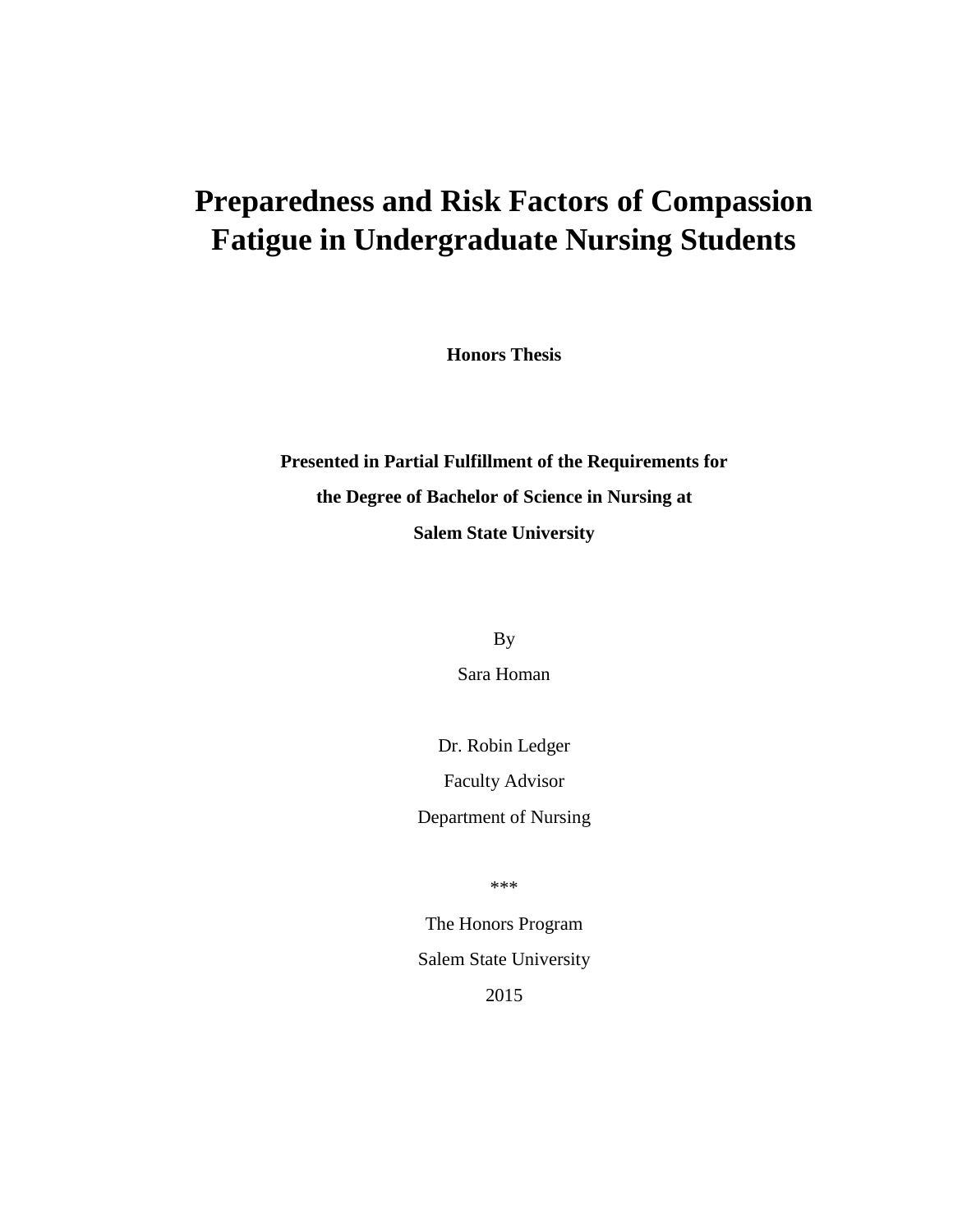# Table of Contents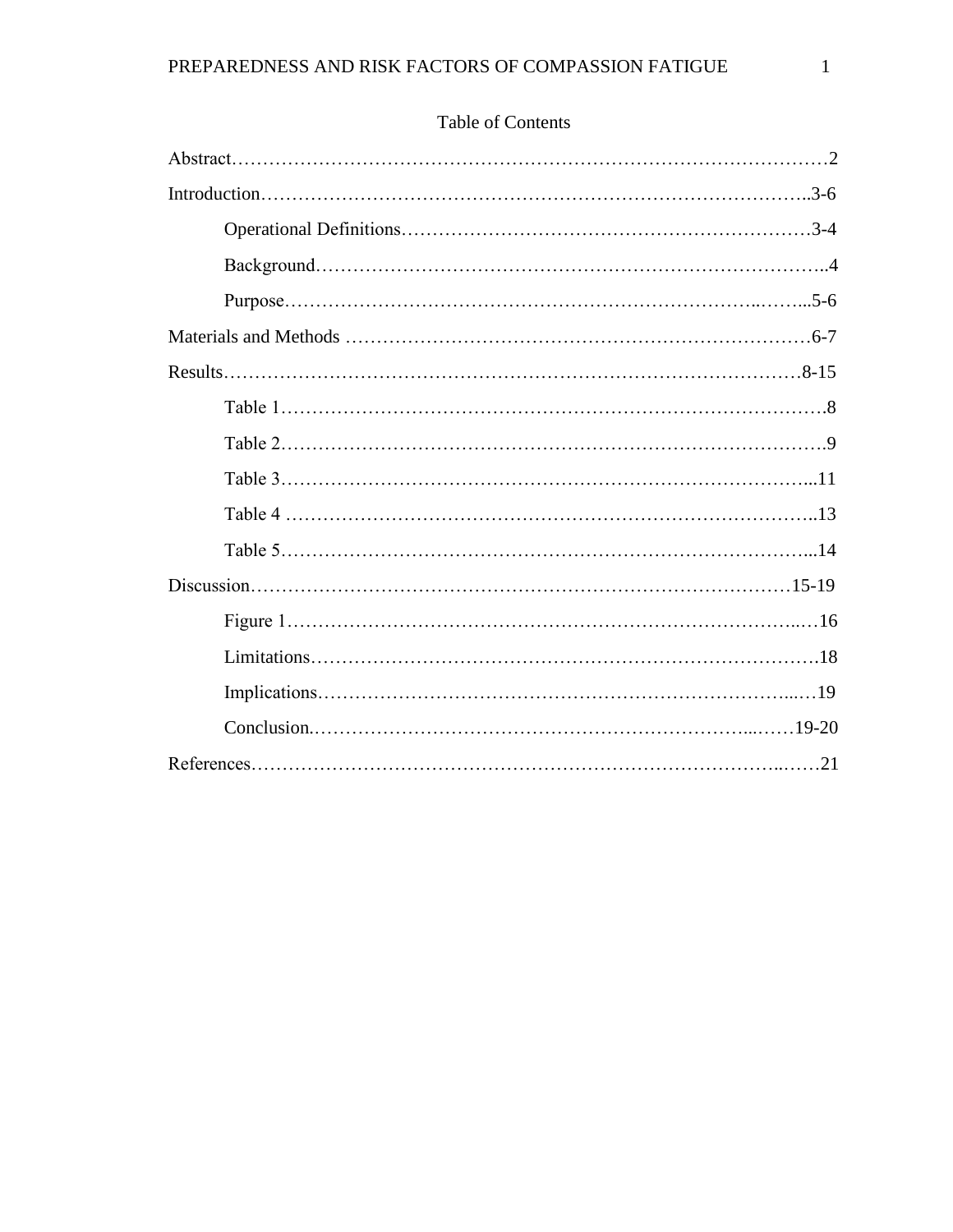## **Abstract**

The incidence of compassion fatigue is increasing among healthcare workers especially those who do not know what compassion fatigue is and have not developed healthy ways to cope with compassion fatigue. Unfamiliarity with compassion fatigue stems back to nursing school. Research has been done on what compassion fatigue is, its causes and coping mechanisms but there is limited research as to how compassion fatigue effects students or whether or not nursing school prepares students on how to combat compassion fatigue in high stress or difficult situations.

The intended purpose of this study is to evaluate the risk factors of compassion fatigue in undergraduate nursing students and their preparedness to deal with compassion fatigue as novice nurses.

**Methods**: The study was set up as a quantitative study of a convenience sample of freshman, sophomore, junior and senior undergraduate nursing students in the Salem State University Nursing Program. The ten-question survey developed by the author contained questions related to demographics, risk factors for compassion fatigue and preparedness.

**Results:** Data was analyzed using SPSS. Of the 607 possible BSN students, 105 (18%) BSN students completed the survey. 0% of students reported having no stress while 67.7% of students reported having an above average to extreme stress. 43.2% of BSN students reported frequently or constantly being preoccupied with the stressors of others. 73.3% of students reported that they had never heard of the term compassion fatigue. 96.2% of students reported that they do not frequently take time to wind down and reflect after a stressful situation.

**Conclusion:** The results demonstrate that students are in need of further education regarding the risk of compassion fatigue and how to better prepare themselves. The undergraduate nursing student's reported having several risk factors already in place including high stress and ineffective coping. They also reported being unprepared to deal with challenging situations involving patients. The results provide implications for both nursing faculty as well as nurse educators in the clinical setting working with novice nurses.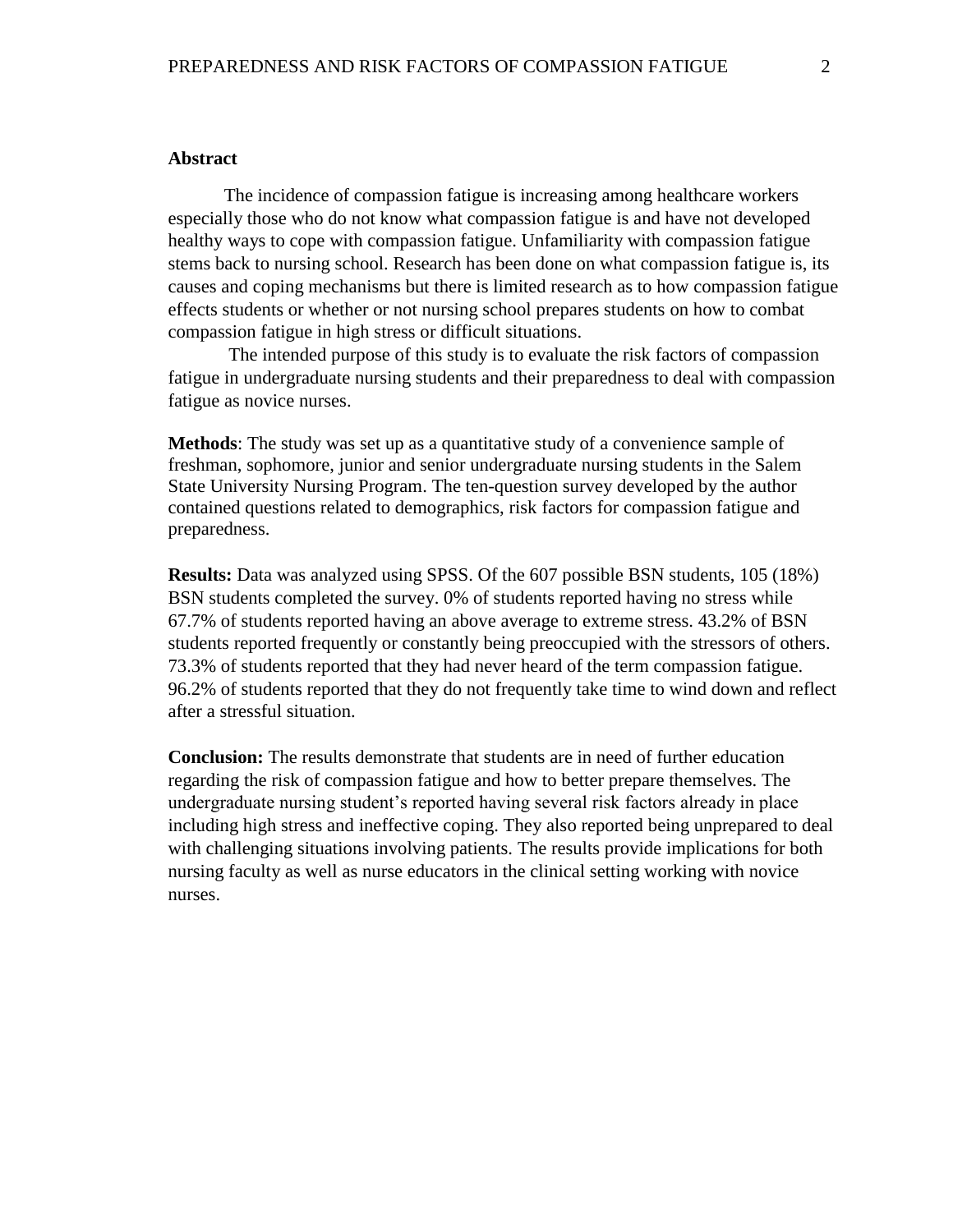## **Introduction**

## *Operational Definitions*

Compassion Fatigue: Compassion fatigue is a combination of physical, emotional and spiritual exhaustion associated with caring for patients in emotional pain and physical distress (Lombardo, & Eyre, 2011). Compassion fatigue can be triggered by exposure to traumatic patient experiences where the nurse cannot disassociate and separate their feelings of stress and anxiety with the patient's condition (Thompson, 2013). This reaction can result in the nurse to isolate themselves from the patient and a lack of adequate care (Coetzee & Klopper, 2010).

Compassion satisfaction: Compassion satisfaction is the opposite of compassion fatigue. A person is exposed to risk factors but they are able to continue to provide selfless care without a negative outcome. Compassion satisfaction allows a person to feel personal and professional self-worth and connect with their patients regardless of the circumstances (Coetzee & Klopper, 2010).

Burnout: Burnout is defined as the process in which workers begin to develop negative attitudes and behaviors in response to excessive work stress (Li, Early, Mahrer, Klaristenfeld,  $&$  Gold, 2014). This negativity essentially results in a division between the expectation of the worker related to role performance and the structure of the organization. (Sabo, 2006). Burnout is also associated with nurses over extended by long hours (10-12 hour shifts); repeatedly working overtime or double shifts; and/or inadequate patient staff ratios.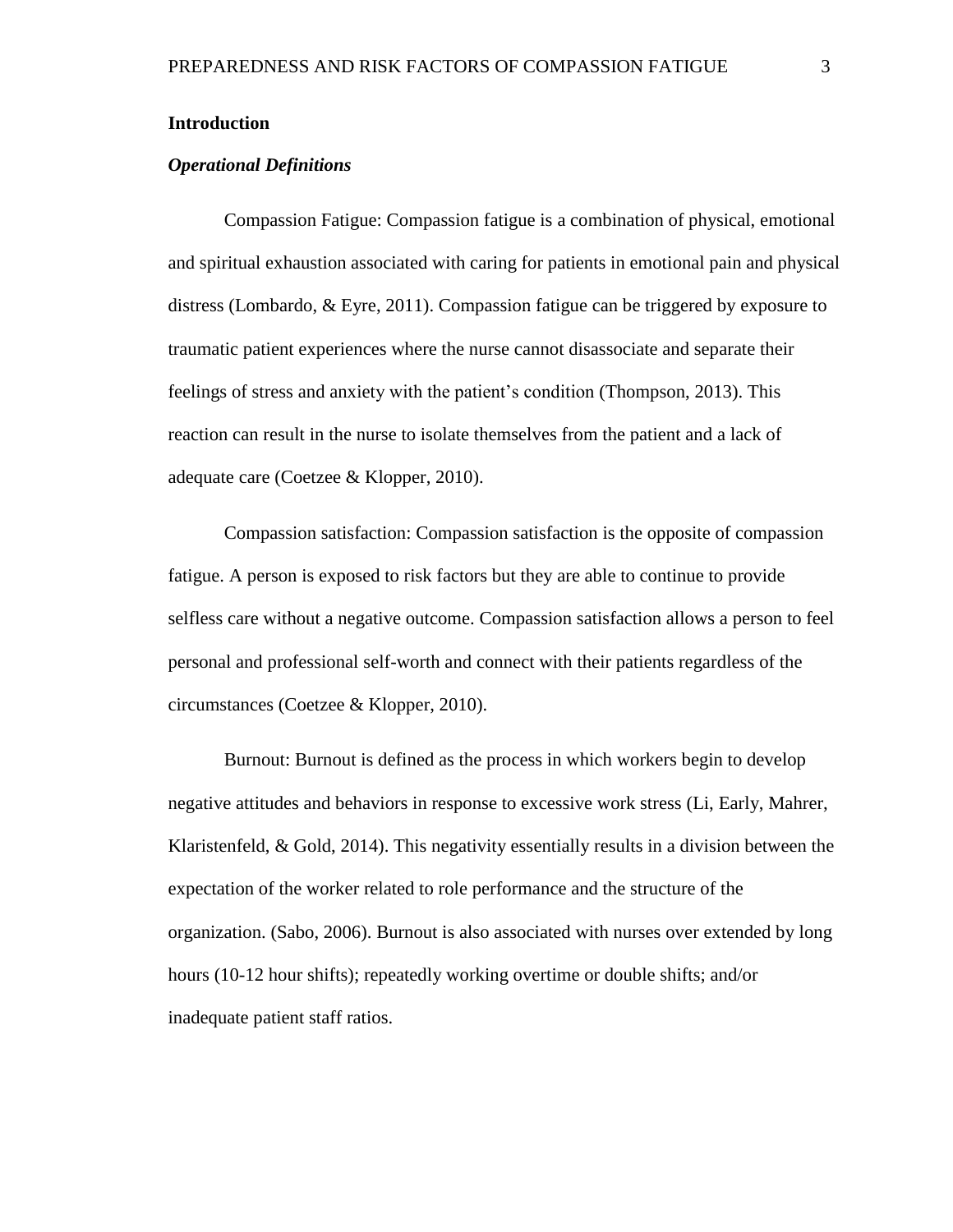Risk: Risk can be defined as a hazard, danger, and chance of loss or injury. A risk poses a chance or offers a certain probability of developing an ailment (Coetzee & Klopper, 2010). When a health care provider is consistently exposed to high risk situation they are more at risk for loss or injury including but not limited to: loss of positive wellbeing and health consequences related to repeated risk exposure.

Novice Nurse: A novice nurse is a nurse who has had little to no clinical experience and/or a new graduate. Common attributes accessible to the novice nurse are impartial or measurable parameters of the patient's condition. The main skill that novice nurses lack is the ability to use discretionary judgement because they rely so heavily on the measurable parameters they have been taught. Situations that force a novice nurse to prioritize a situation or create an exception to a common known parameter may cause a catastrophe. (Benner, 1994)

#### *Background*

Compassion is a trait exhibited by most nurses but there is a fine line between caring just enough and caring too much. Compassion fatigue was first defined by Figley in 1995 as a combination of physical, emotional and spiritual depletion associated with caring for patients in significant emotional pain and physical distress (Lombardo, & Eyre, 2011) However, Joinson, a nurse in the emergency department, was the first to actually describe the phenomenon in 1992 (Lombardo, & Eyre, 2011). Since then, research has been done on what it is, causes and coping mechanisms but there is limited research as to how compassion fatigue effects nursing students or novice nurses and whether or not nursing school prepares students on how to combat compassion fatigue in high stress or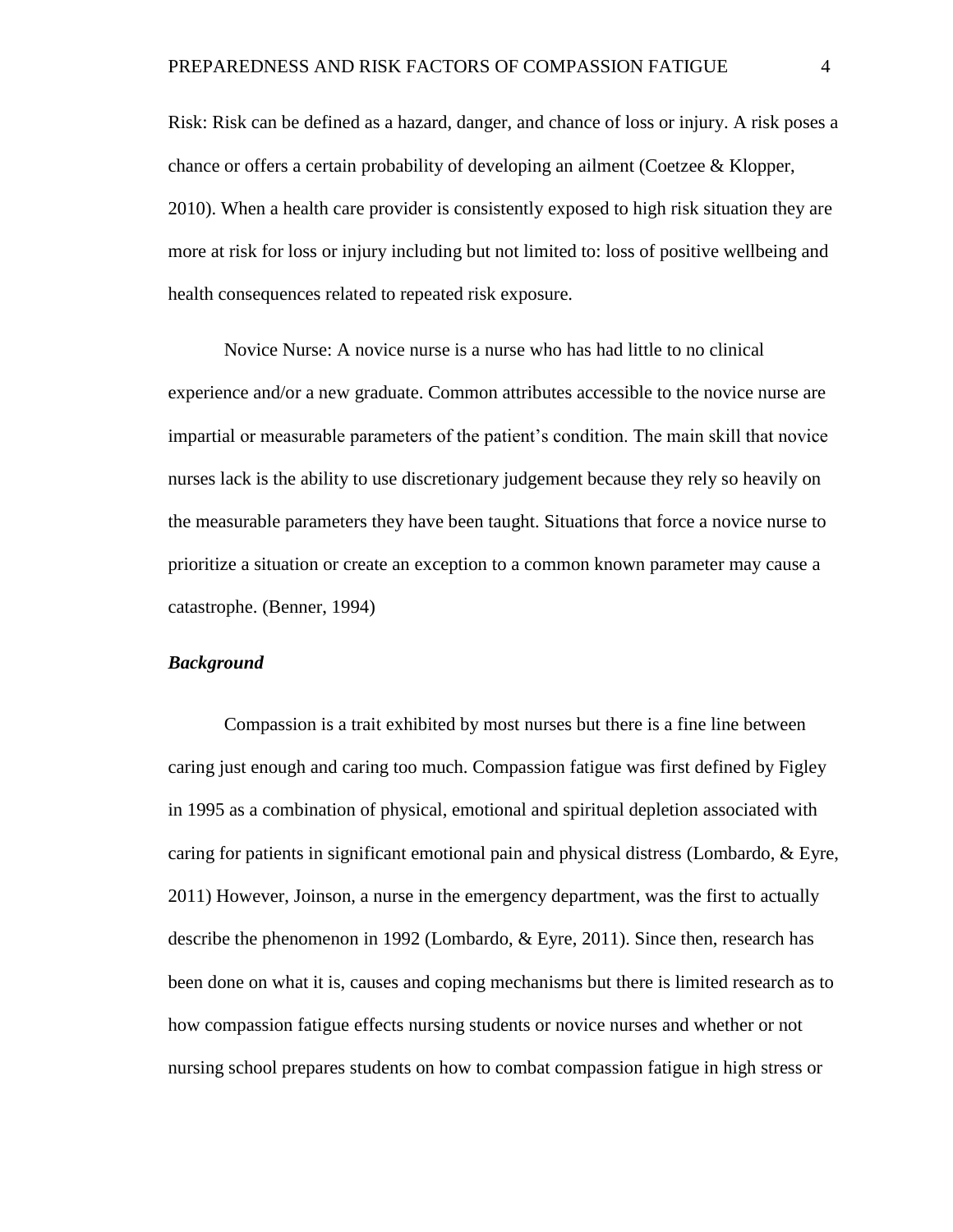difficult situations. A study on preclinical education by Wear and Zarconi showed that some students found preclinical education to "enhance their ability to consider other people's life situations and opinions before implementing a course of action for their care" (2008, p. 950). However in many nursing schools no such "preclinical" course on combatting compassion fatigue exists even though it has been found that nursing students anticipate experiencing burnout at some point during their nursing careers as though it was an unavoidable phenomenon (Michalec, Diefenbeck, & Mahoney, 2013).

#### *Purpose*

The incidence of compassion fatigue is increasing among healthcare workers especially those who do not know what compassion fatigue is and have not developed healthy ways to cope with compassion fatigue. Unfamiliarity with compassion fatigue coping stems back to nursing school. In many programs, hospice or palliative care is a topic that is merely brushed upon during major courses such as medical-surgical nursing or the fundamentals of nursing, however most students are not provided with course content that talks specifically about dealing with death, dealing with families, stress related to the work environment and healthy ways to cope.

The intended purpose of this study is to evaluate the risk factors of compassion fatigue in nursing students and their preparedness to deal with compassion fatigue. More specifically whether they know what compassion fatigue is, ways to prevent it, how to recognize symptoms and healthy ways to cope. The focus of the study will be on undergraduate nursing students at Salem State University in Salem Massachusetts during 2015.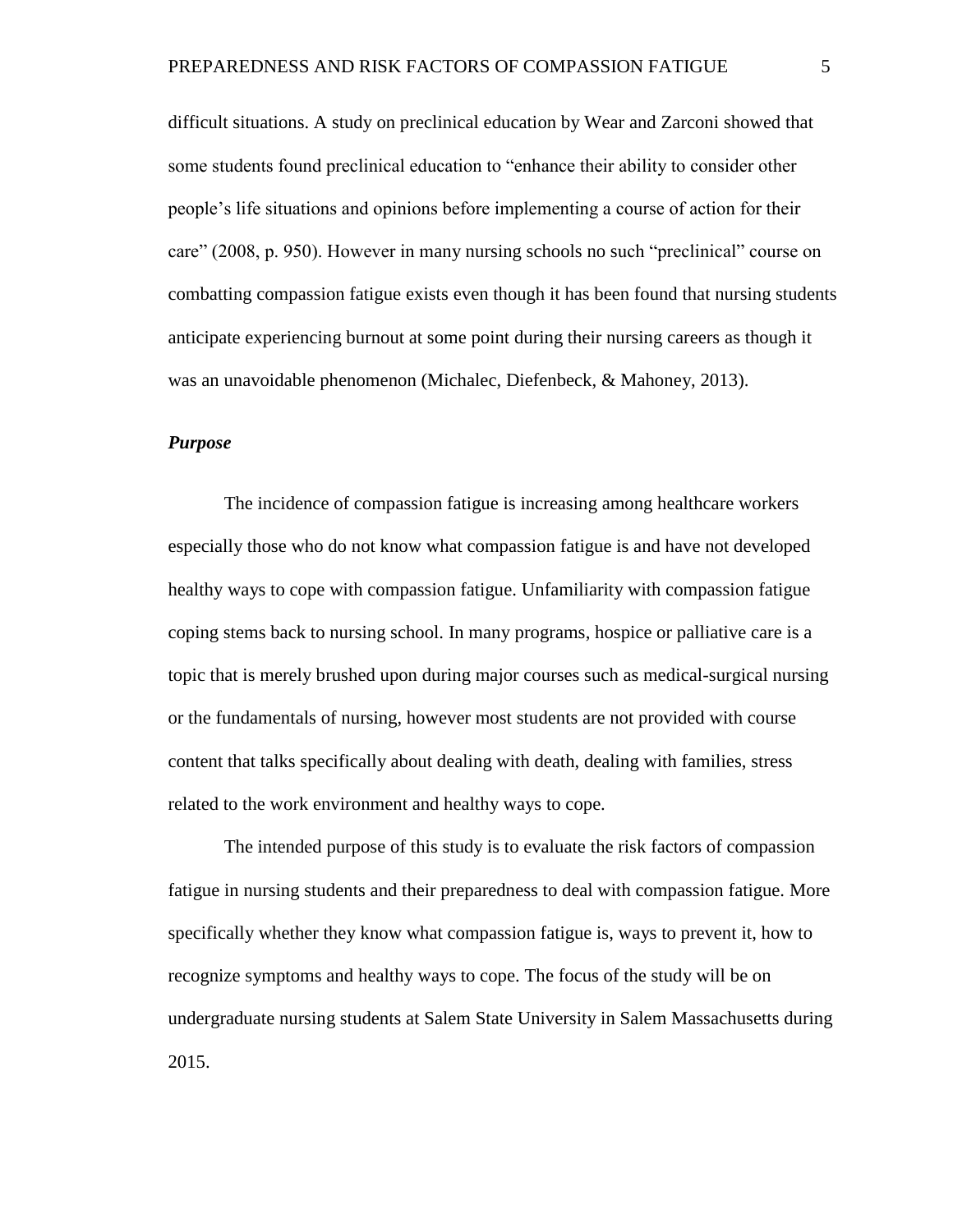The research questions that will guide this study include: Do students know what compassion fatigue is? Do they know how to prevent compassion fatigue? If they are put in a stressful situation, do they know how to recognize signs and symptoms? Do they have positive coping skills to manage compassion fatigue? Does nursing school prepare them to properly evade compassion fatigue?

## **Materials and Methods**

The study was set up as a quantitative study of a convenience sample of freshman, sophomore, junior and senior undergraduate nursing students in the Salem State University Nursing Program. The surveying process began in the summer of 2015 after the approval by the Salem State Institutional Review Board (IRB) in accordance with the US Department of Health and Human Services for use of human subjects. The questions in the survey begin as basic questions about the participant's gender and year in nursing school and continue onto questions about the extent of knowledge the student has regarding compassion fatigue, healthy coping methods and their current levels of stress and preparedness relating to clinical situations such as the death of a patient and other difficult situations. All survey questions were designed using information about the basic risk factors of compassion fatigue along with background research on ways to combat compassion fatigue.

The nursing program at Salem State University is a four-year program that prepares undergraduate nursing students to complete the NCLEX exam after receiving a BSN degree. The group of students were chosen based on the knowledge that they have participated in at least one nursing course. This includes freshmen, sophomore, junior and senior nursing students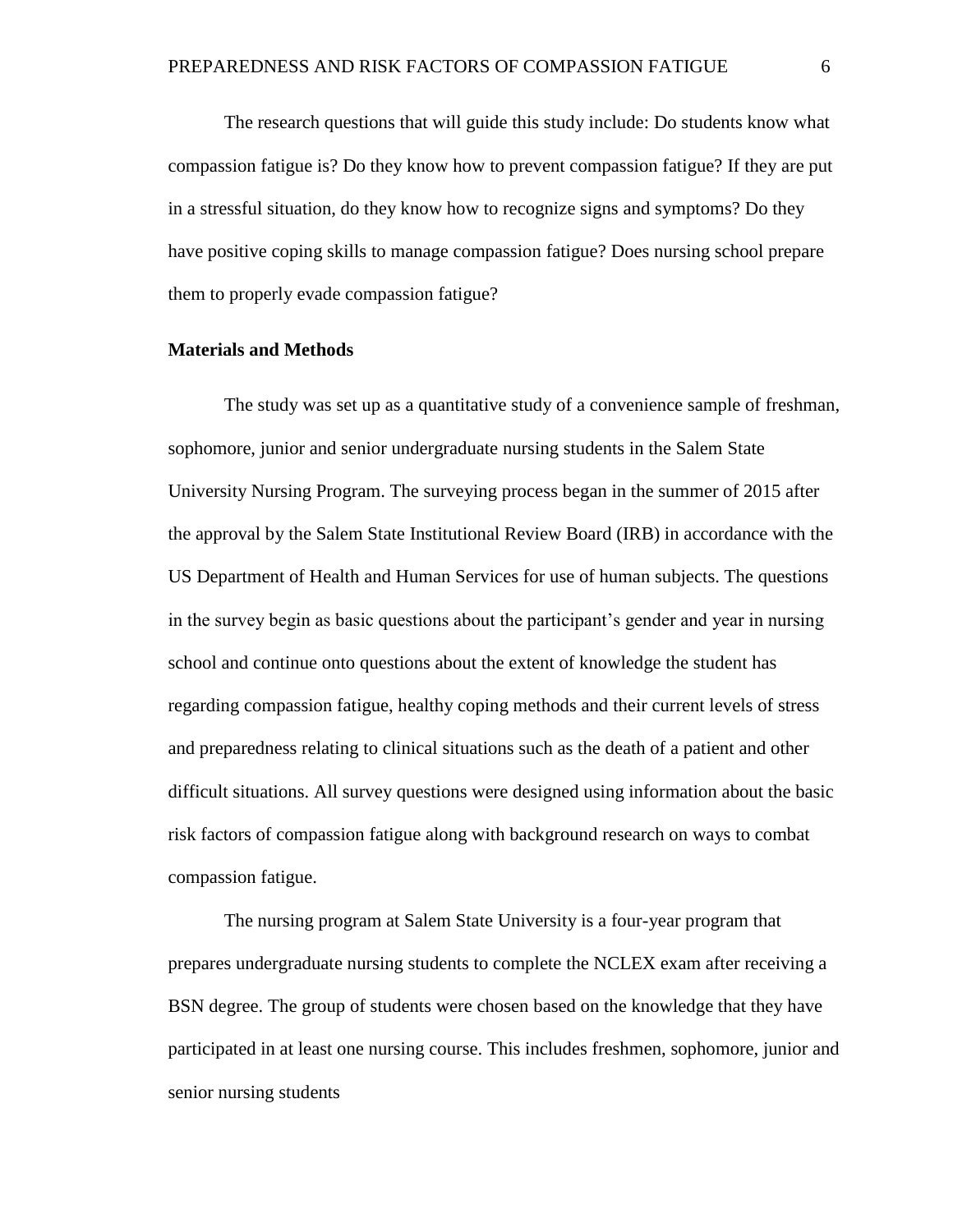An email was sent out June 8, 2015 to all freshmen, sophomore, junior and senior nursing students through the Salem State listserv for nursing students containing a short 10 question survey located on surveymonkey.com. Before beginning the survey students were required to read and accept the conditions explained on the disclosure form. Participants were assured that participation in the study was completely voluntary and at any time they could stop taking the survey or skip a question. Participants were informed that there were no risks or benefits to completing the survey and at no point would they be asked to provide any identifying information. Data was analyzed with the use of SPSS, Version 23.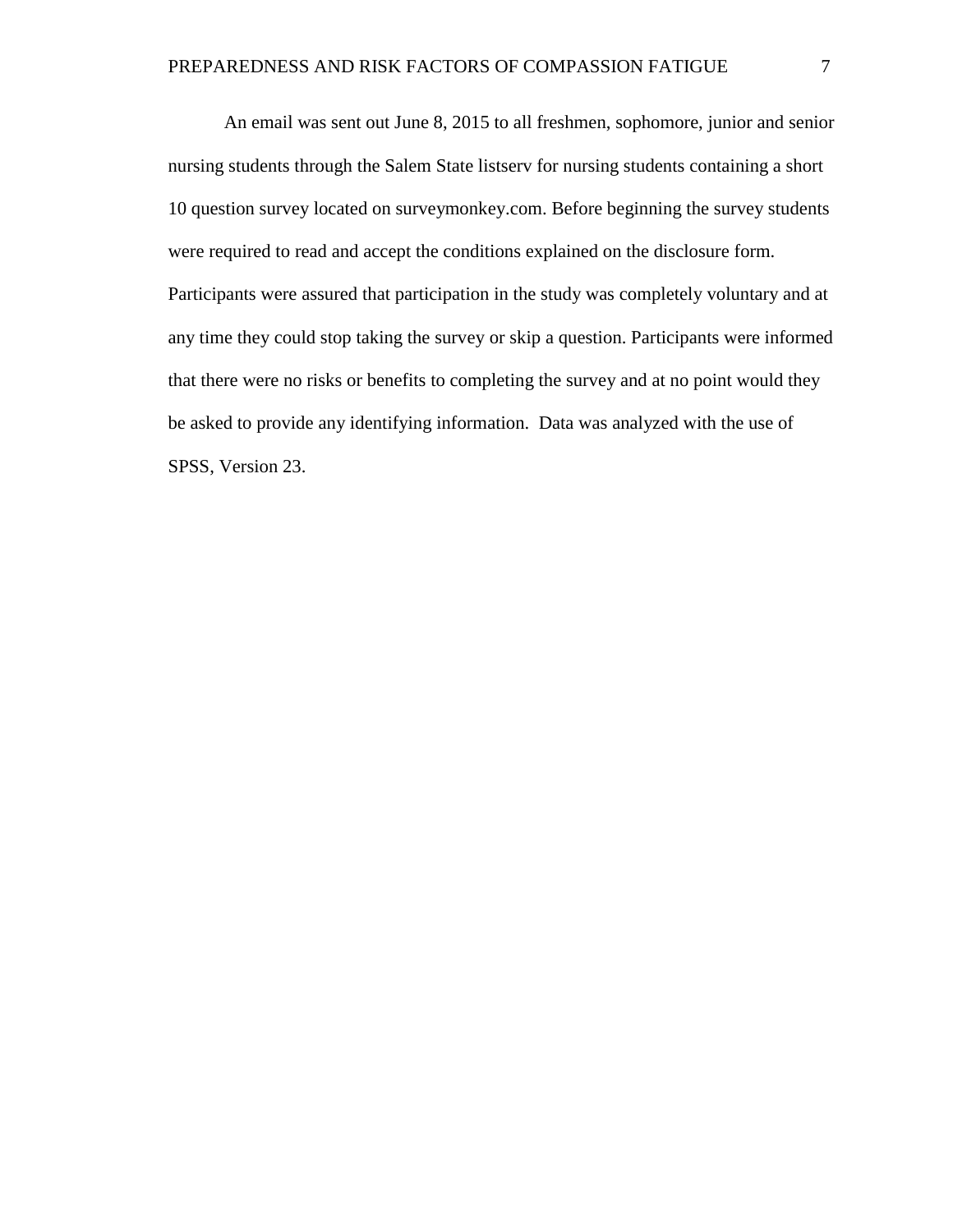# **Results**

# **Table 1.** *Demographics of Nursing (BSN) Student Participants*

 $(N = 105)$ 

|                                                               | Frequency $(\#)$    | Valid Percent (%) |
|---------------------------------------------------------------|---------------------|-------------------|
| Gender<br>Female                                              | 95                  | 92.2 %            |
| Male<br>Missing                                               | 8<br>$\overline{2}$ | 7.8%              |
| <b>BSN Year</b><br>1 <sup>st</sup> Year/Freshmen              | 3                   | 2.9 %             |
| 2 <sup>nd</sup> Year/Sophonore<br>3 <sup>rd</sup> Year/Junior | 12<br>42            | 11.8 %<br>41.2 %  |
| 4 <sup>th</sup> Year/Senior<br>Missing                        | 45<br>3             | 44.1 %            |

Of the possible 607 students 105 (18 %) students successfully completed the survey. The participants in this study consisted of mostly female BSN students ( $n = 95$ ), (92.2 %) with only 8 of the 105 participants being male (7.8 %). Interestingly the majority (85.3 %) of the participants were either  $3<sup>rd</sup>$  year/Junior (n = 42) or 4<sup>th</sup> year/senior  $(n = 45)$  BSN students. The remainder of the participants consisted of 3 1<sup>st</sup> year/freshmen students (2.9 %) and 12  $2<sup>nd</sup>$  year/sophomore students (11.8 %).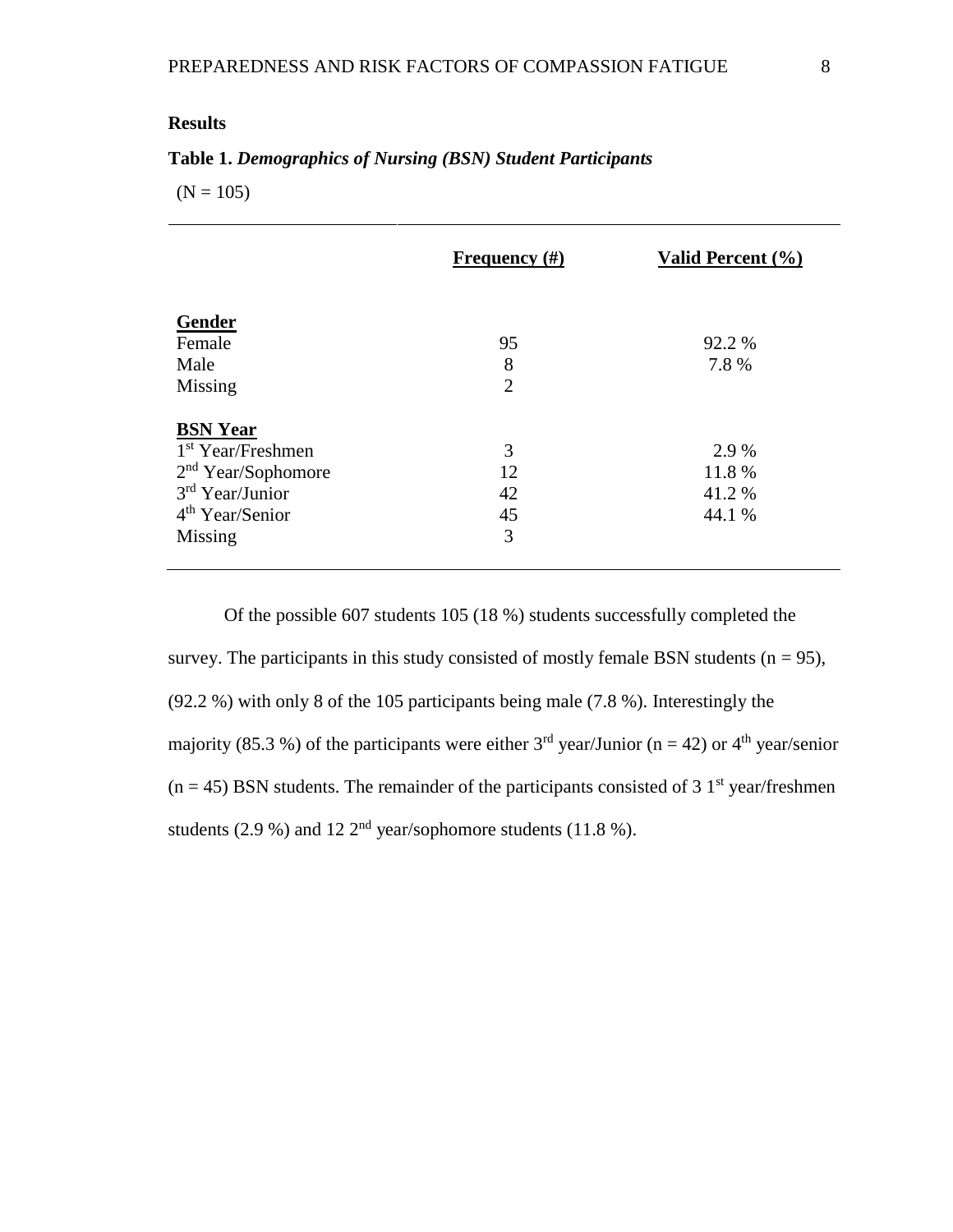| Q3. On average what is your stress level? |                  |                   |  |
|-------------------------------------------|------------------|-------------------|--|
|                                           | Frequency $(\#)$ | Valid Percent (%) |  |
|                                           |                  |                   |  |
| No stress                                 | $\theta$         | $0\%$             |  |
| Slight stress                             | $\mathcal{D}$    | 1.9%              |  |
| Average                                   | 32               | 30.5 %            |  |
| Above average                             | 66               | 62.9 %            |  |
| Extreme                                   | 5                | 4.8%              |  |

| Table 2. Frequencies for Questions Related to Risk Factors of Compassion Fatigue |  |
|----------------------------------------------------------------------------------|--|
| from Nursing (BSN) Student Participants ( $N = 105$ )                            |  |

Q6. How often do you find yourself preoccupied with the emotional stressors of others?

| Rarely     | 12 | 11.5 %  |
|------------|----|---------|
| Sometimes  | 47 | 45.2 %  |
| Frequently | 38 | 36.5 %  |
| Constantly |    | $6.7\%$ |
| Missing    |    |         |

Q8. How effective do you find your present coping mechanisms for stress?

| Not at all | 6  | 5.8 %  |
|------------|----|--------|
| Slightly   | 22 | 21.2 % |
| Okay       | 51 | 49.0 % |
| Good       | 18 | 17.3 % |
| Excellent  | 7  | 6.7 %  |
| Missing    |    |        |

Q10. How often do you take time for self-care activities?

| Never      |    | 1.0%   |
|------------|----|--------|
| Rarely     | 22 | 21.4 % |
| Sometimes  | 45 | 43.7 % |
| Frequently | 32 | 31.1 % |
| Constantly | 3  | 2.9 %  |
| Missing    |    |        |

The questions related to the risk factors of compassion fatigue followed a normal distribution pattern aside from question 3, which was negatively skewed indicating that the group reported high stress levels. Interestingly 0 % of students reported having no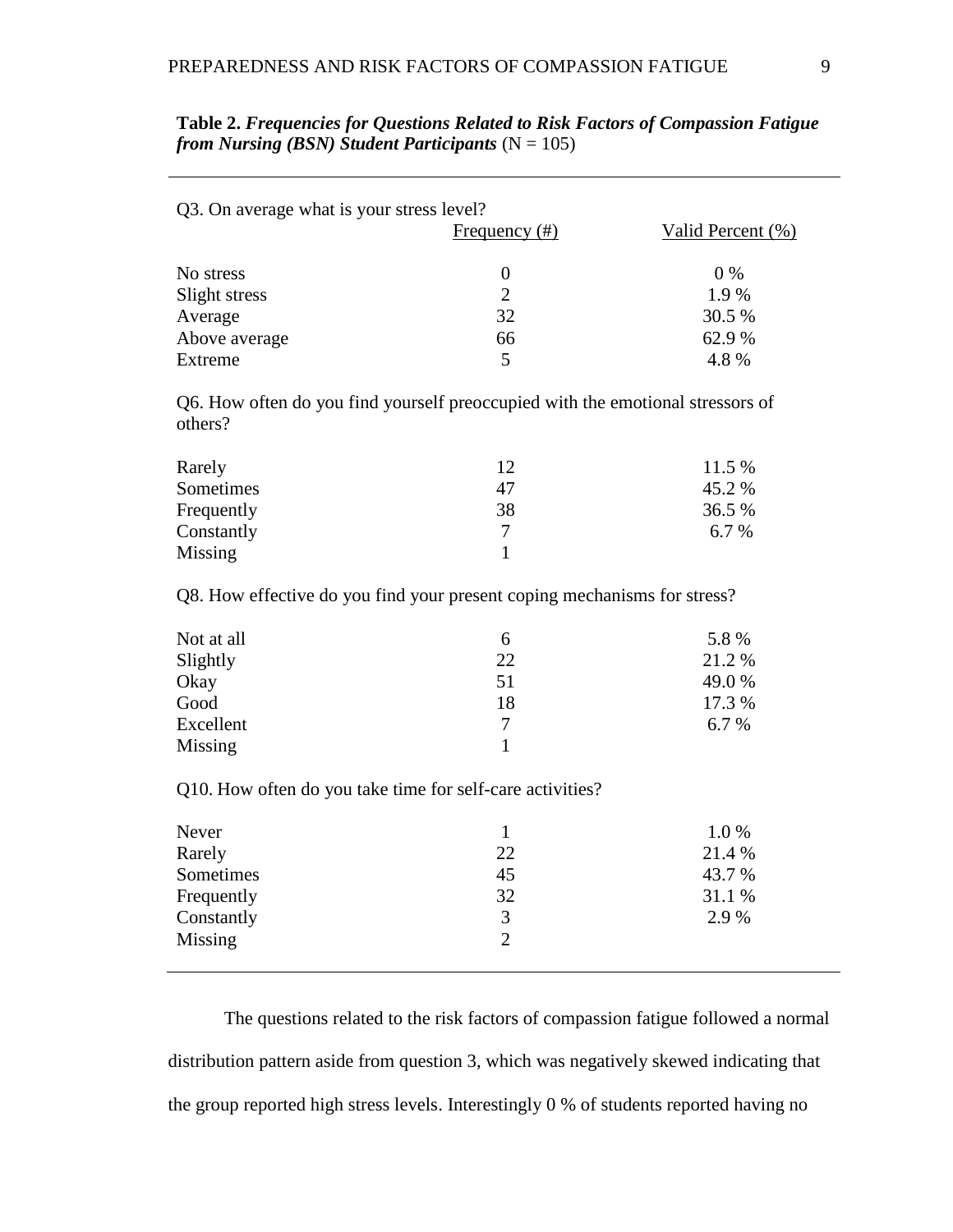stress while 67.7 % of students reported having an above average to extreme stress. In regards to question 6 (Q6), the highest points fall between *sometimes*  $(n = 47)$  and *frequently* ( $n = 38$ ), with the two ends being *rarely* ( $n = 12$ ) and *constantly* ( $n = 7$ ). Remarkably, 43.2 % of BSN students reported frequently or constantly being preoccupied with the stressors of others. In regards to question 8 (Q8), the mode was *okay* ( $n = 51$ ). *Slightly* ( $n = 22$ ) and *good* ( $n = 18$ ) lie on either side of *okay* followed by *not at all* ( $n = 6$ ) and *excellent* ( $n = 7$ ). Only 24% of students found their present coping mechanisms for stress good or above. Question 10 (Q10), had a mode of *sometimes* ( $n =$ 45) followed closely by *rarely* (n = 22) and *frequently* (n = 32). The ends are at *never* (n  $= 1$ ) and *constantly* (n = 3).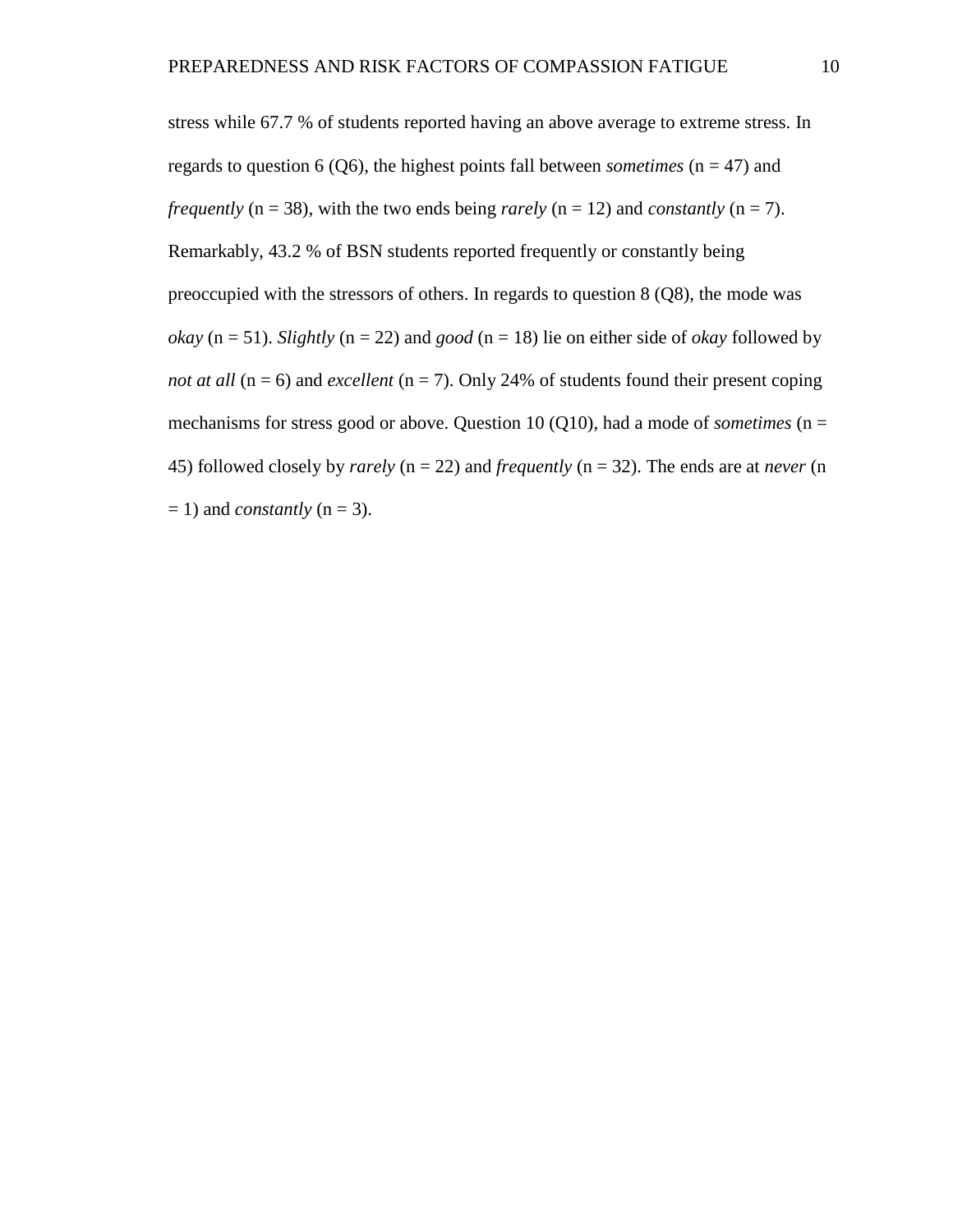| Table 3. Frequencies for Questions Related to Preparedness for Compassion Fatigue |  |
|-----------------------------------------------------------------------------------|--|
| <i>Experienced by Nursing (BSN) Student Participants (N = 105)</i>                |  |

Q4. How often have you heard the term compassion fatigue used in the classroom or work setting?

|            | Frequency $(\#)$ | Valid Percent (%) |
|------------|------------------|-------------------|
| Never      | 77               | 73.3 %            |
| Rarely     | 15               | 14.3 %            |
| Sometimes  | 9                | 8.6 %             |
| Frequently | 4                | 3.8%              |
| Constantly |                  | $0\%$             |

Q5. How prepared do you feel to deal with a difficult situation involving a patient?

| Unprepared    | າາ | 21.0 % |
|---------------|----|--------|
| Neutral       | 42 | 40.0 % |
| Prepared      | 32 | 30.5 % |
| Very prepared | Q  | 8.6 %  |

Q7. How prepared do you feel do deal with the death of a patient?

| Very unprepared |    | 4.8%   |
|-----------------|----|--------|
| Unprepared      | 34 | 32.4 % |
| Neutral         | 31 | 29.5 % |
| Prepared        | 30 | 28.6 % |
| Very prepared   |    | 4.8%   |

Q9. How often do you take time to wind down and reflect after a stressful situation?

| Never      |    | 1.9%  |
|------------|----|-------|
| Rarely     | 25 | 23.8% |
| Sometimes  | 44 | 41.9% |
| Frequently | 30 | 28.6% |
| Constantly | 4  | 3.8%  |
|            |    |       |

On table 4 and in regards to question 4 (Q4), 73.3 % of students reported that they had never heard of the term compassion fatigue ( $n = 77$ ) and only 3.8 % of students reported frequently hearing the term compassion fatigue causing a positive skew (1.86). In regards to question 5 (Q5), 39.1 % of students reported that they felt prepared to deal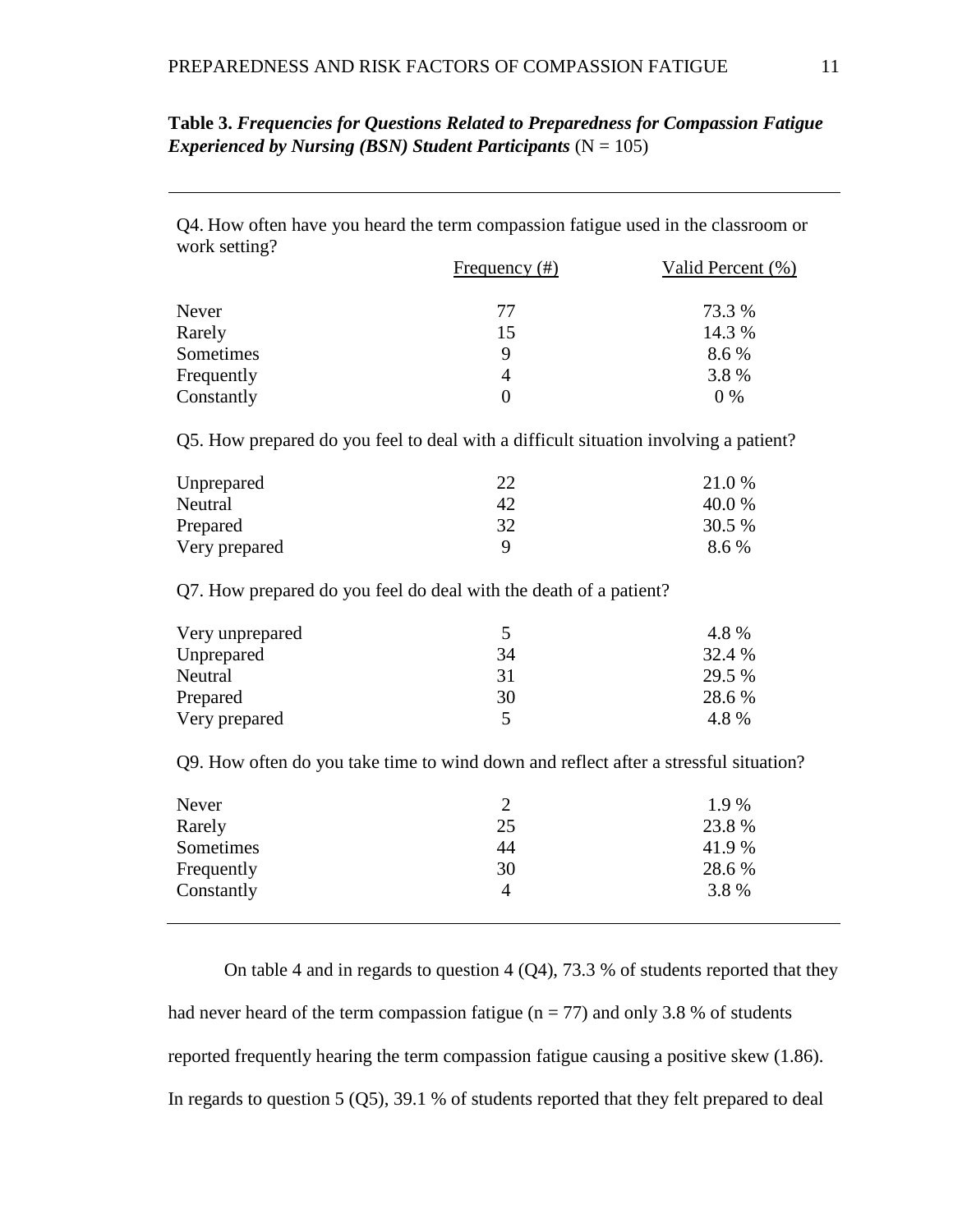with a difficult situation involving a patient, while 21 % of students reported feeling unprepared to deal with a difficult situation involving a patient. Overall question 5 (Q5) had the highest mean. Interestingly in question 7 (Q7), 34 students (32.4 %) reported feeling unprepared to deal with the death of a patient while 30 students (28.6 %) reported feeling prepared, and 31 students (29.5 %) responded to feeling neutral. The responses to this question identifies a lack of consensus on a broad range of feeling prepared and had the highest standard deviation (0.99). Likewise, question 9 (Q9) followed a normal distribution pattern with the mean answer being *sometimes* (n = 44) followed by *rarely* (n  $= 25$ ) and *frequently* (n = 30) with *never* (n = 2) and *constantly* (n = 4) at the tail ends. Notably 96.2% of students reported that they do not frequently take time to wind down and reflect after a stressful situation.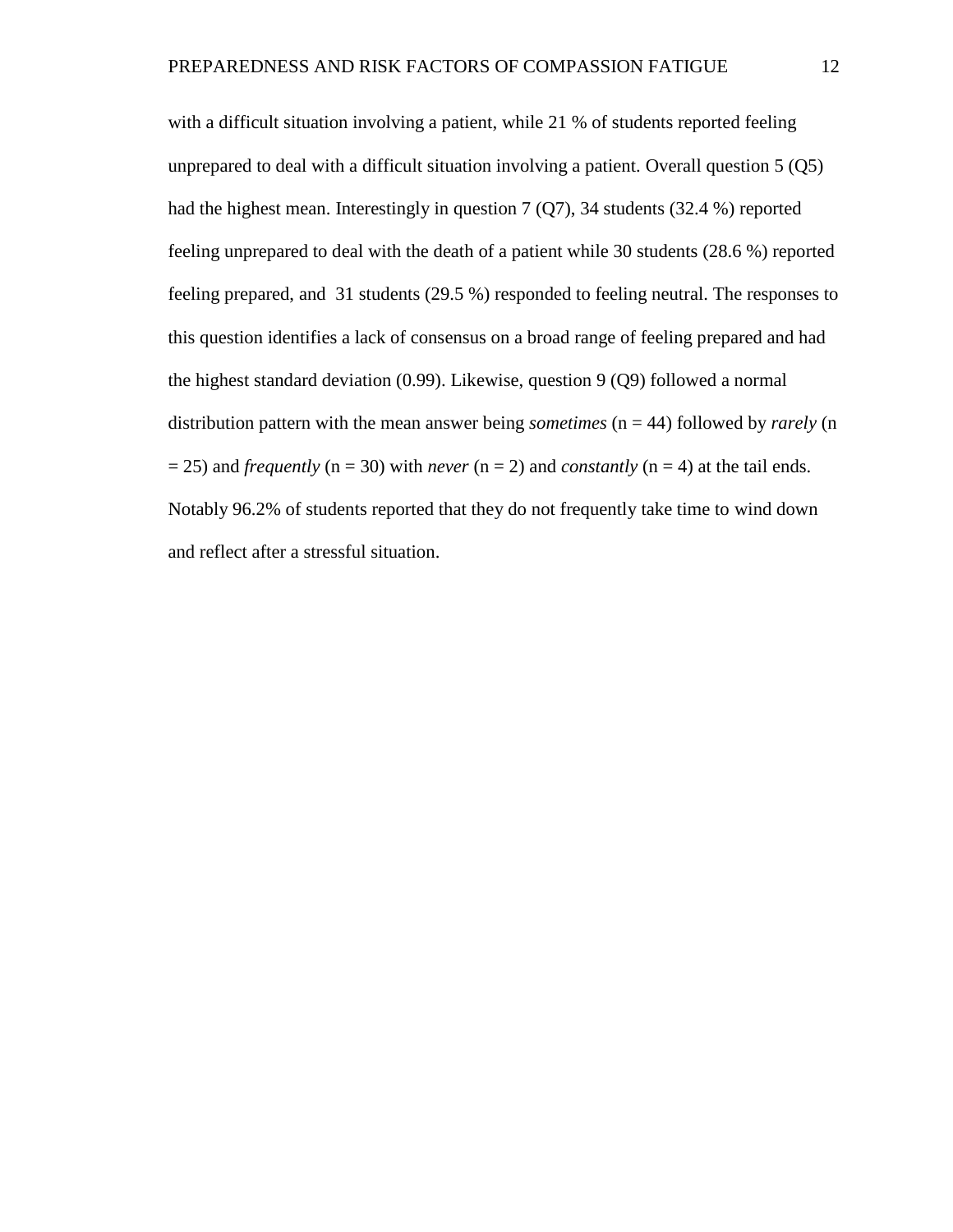| <b>Question</b> | <b>Minimum</b> | <b>Maximum</b> | <b>Mean</b> | S <sub>D</sub> | <b>Skewness</b> |
|-----------------|----------------|----------------|-------------|----------------|-----------------|
| Q <sub>3</sub>  | 0              | $\overline{4}$ | 1.35        | 0.65           | 1.00            |
| Q <sub>4</sub>  | $\theta$       | 3              | 0.43        | 0.81           | 1.86            |
| Q <sub>5</sub>  | $\overline{2}$ | 5              | 3.27        | 0.89           | 0.19            |
| Q <sub>6</sub>  | 0              | 3              | 1.62        | 0.78           | $-0.08$         |
| Q7              | 1<br>1         | 5              | 2.96        | 0.99           | 0.08            |
| Q <sub>8</sub>  |                | 5              | 2.98        | 0.95           | 0.11            |
| Q <sub>9</sub>  | 0              | $\overline{4}$ | 2.09        | 0.87           | 0.01            |
| Q10             | 0              | $\overline{4}$ | 2.14        | 0.82           | $-0.04$         |

**Table 4.** *Descriptive Statistics*

According to the calculations question 3 had a standard deviation of 0.65. This was the lowest of the calculated standard deviations. This indicates consensus or agreement as the majority of the nursing students reported a similar stress level. Question 7 had a standard deviation of 0.99. This was the highest of the calculated standard deviations. Data indicates that there was a higher level of diversity in the students' responses on how prepared they feel to deal with the death of a patient compared to the other questions. Both Q3. (1.00) and Q4 (1.86) are positively skewed or skewed to the right. As a whole the majority of the student's responses were on the low side.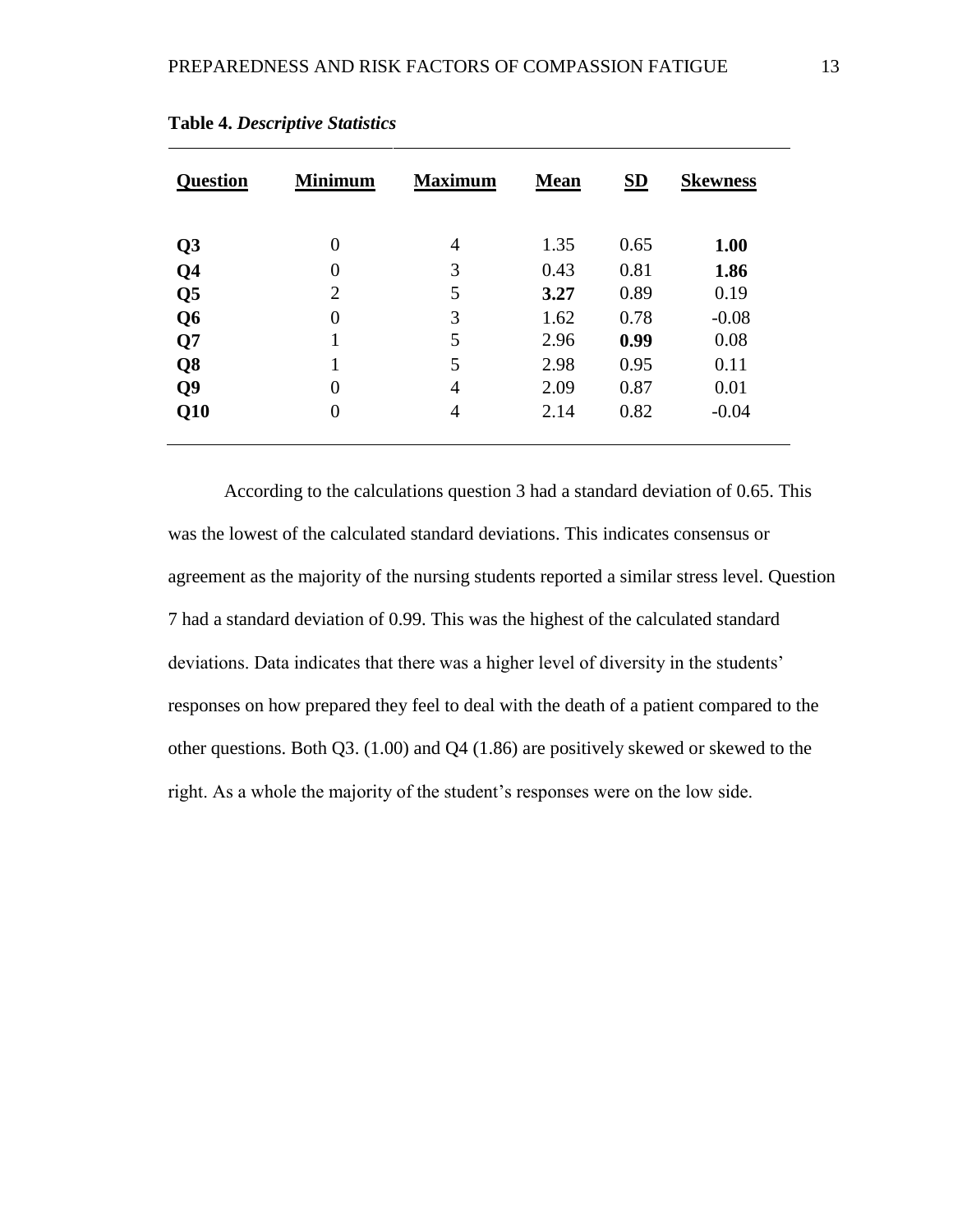|                | Q <sub>4</sub> | Q6       | Q7      | $\overline{\Omega}$ | Q <sub>9</sub> | Q10     |
|----------------|----------------|----------|---------|---------------------|----------------|---------|
| Q1             |                |          |         | .279*               |                |         |
| Q2             | $.207*$        |          |         |                     |                |         |
| Q <sub>3</sub> |                | $.272**$ |         |                     |                |         |
| Q <sub>4</sub> |                |          |         |                     |                |         |
| Q <sub>5</sub> |                | $.213*$  | .292**  | .282**              |                |         |
| Q6             |                |          | $.224*$ |                     |                |         |
| Q7             |                |          |         | $.256**$            | $.192*$        |         |
| Q8             |                |          |         |                     | .297**         |         |
| Q <sub>9</sub> |                |          |         |                     |                | $.230*$ |
|                |                |          |         |                     |                |         |

**Table 5.** *Correlations between Survey Questions*

**\* p < 0.05 C. I. 95 % \*\* p < 0.01 C.I. 99 %**

According to the correlational data there were no negative correlation between any of the questions. There is a statistically significant correlation at the 0.01 level  $(p<0.01)$  between gender  $(Q1)$  and how effective students found their present coping mechanisms for stress (Q8). Current year of study (Q2) and how often students had heard of the term compassion fatigue (Q4). How prepared students feel to deal with a difficult situation involving patient (Q5) and how often students find themselves preoccupied with the emotional stressors of others (Q6). How prepared students feel to deal with the death of a patient (Q7) and how often students find themselves preoccupied with the emotional stressors of others (Q6). How prepared students feel to deal with the death of a patient (Q7) and how often students take time to wind down and reflect after a stressful situation (Q9). And lastly, how often students take time for self-care activities (Q10) and how often students take time to wind down and reflect after a stressful situation (Q9).

There is a significant correlation at the 0.05 level ( $p < 0.05$ ) between average stress level and how preoccupied students find themselves with the emotional stressors of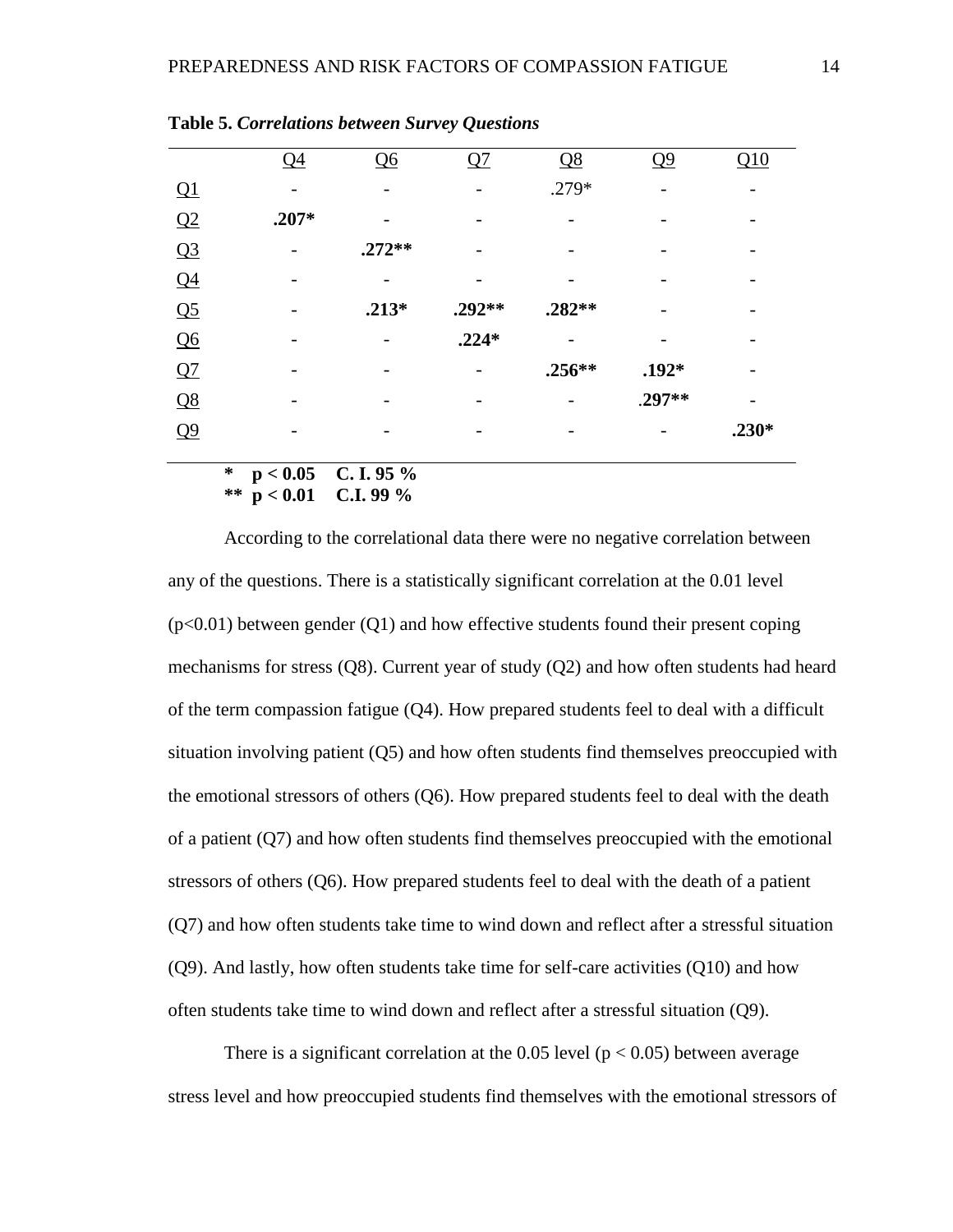others, how prepared students feel to deal with a difficult situation involving patient and how prepared students feel to deal with the death of a patient, how prepared students feel to deal with a difficult situation involving patient and how effective the students find their current coping mechanisms for stress, how prepared students feel to deal with the death of a patient and how effective the students find their current coping mechanisms for stress, and how often students take time to wind down and reflect after a stressful situation and how effective the students find their current coping mechanisms for stress. Although there is a correlation between all of these questions each correlation is weak.

# **Discussion**

This study examined the risk factors of compassion fatigue in undergraduate nursing students and their preparedness to deal with compassion fatigue once in practice. The study was based on the idea that through education and awareness nursing students could be prepared to evade compassion fatigue as they become novice nurses. Figure 1. *Homan's Conceptual Model: Preparing Nursing Students for Perseverance through Compassion Fatigue* (below) became the conceptual model for the study along with Patricia Benner's theoretical model of the stages of clinical competence. The Homan's Conceptual Model looks at the relationship between risk factors and preparedness as they relate to the progression of nursing roles from student to novice nurse and then again to experienced nurses in their roles as clinical educators and academic faculty.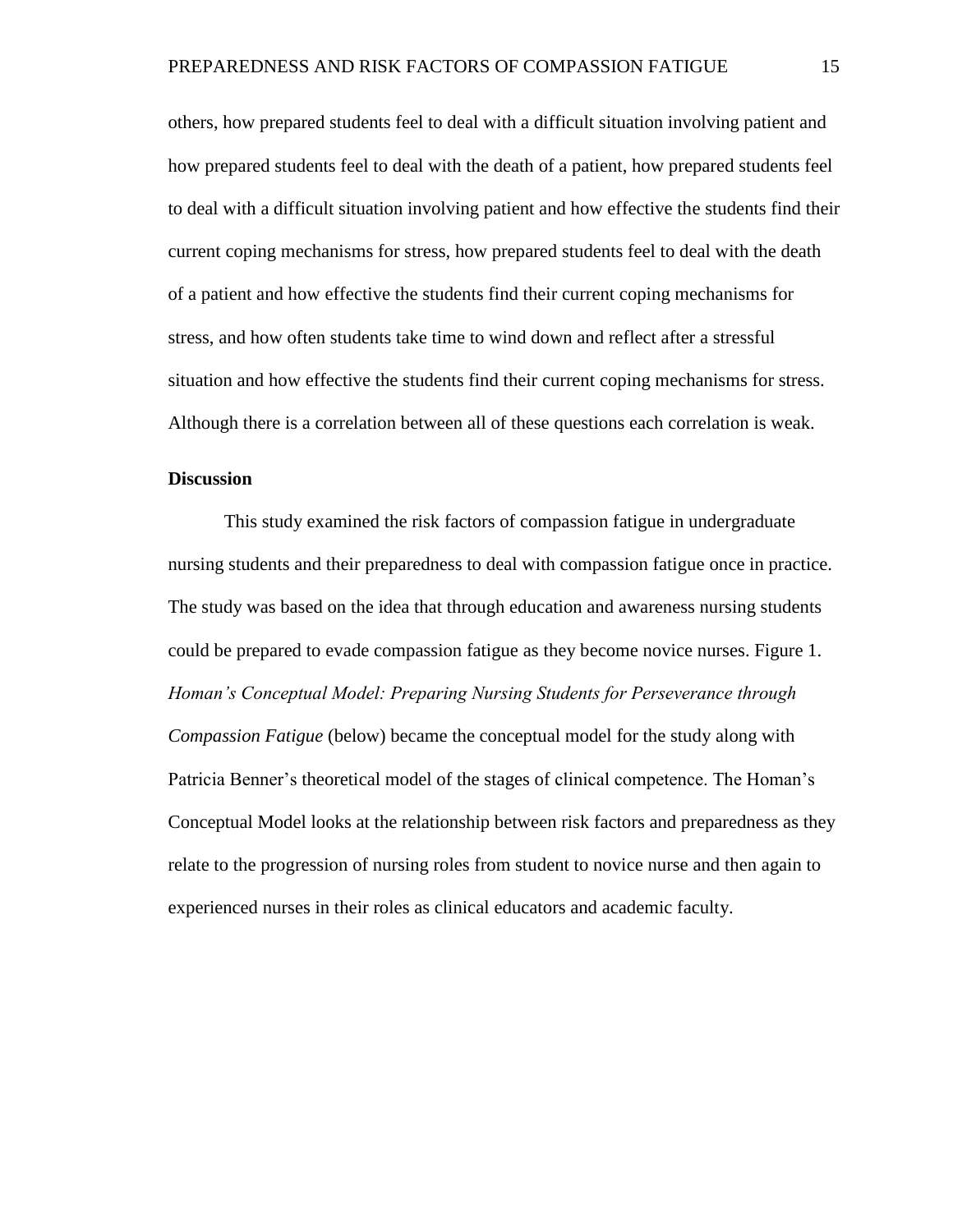# **Figure 1.**

| <b>Nursing Roles</b><br><b>Progression</b>       | <b>Risk Factors for</b><br><b>Compassion Fatigue</b> | <b>Preparedness</b> |
|--------------------------------------------------|------------------------------------------------------|---------------------|
| <b>Student Nurse</b>                             | X                                                    |                     |
| <b>Novice Nurse</b>                              | X                                                    | Z                   |
| Clinical Educators or<br><b>Academic Faculty</b> | Y                                                    | Z                   |

# *Homan's Conceptual Model: Preparing Nursing Students for Perseverance Through Compassion Fatigue*

 $X \sim Z; X \sim Y \sim Z$ 

**X = Risk factors are prominent and expected**

**Y = Clinical Faculty may be experiencing compassion fatigue in the faculty-student dyad while academic based faculty (unless having a clinical practice) may be at less risk**

**Z = Through education, nursing leadership and support, and clinical experience nurses can preserver through compassion fatigue**

Of the questions related to the risk of compassion fatigue, question  $3(03)$  was the least diverse or most concise. A good majority of the students (67.7 %) responded that they had either above average or extreme stress levels. This is indicative of a higher risk for compassion fatigue in the future. A high stress level can impact not only the way nurses are able to care for themselves but how well they are able to care for their patients. A recent study by Wright stated that "stress is the most common cause of long-term sickness absence" (Wright, 2004, p. 18) There was a correlation of  $r = 0.27$  between the amount of stress that students are experiencing and how often they find themselves preoccupied with the emotional stressors of others. One way to counteract stress levels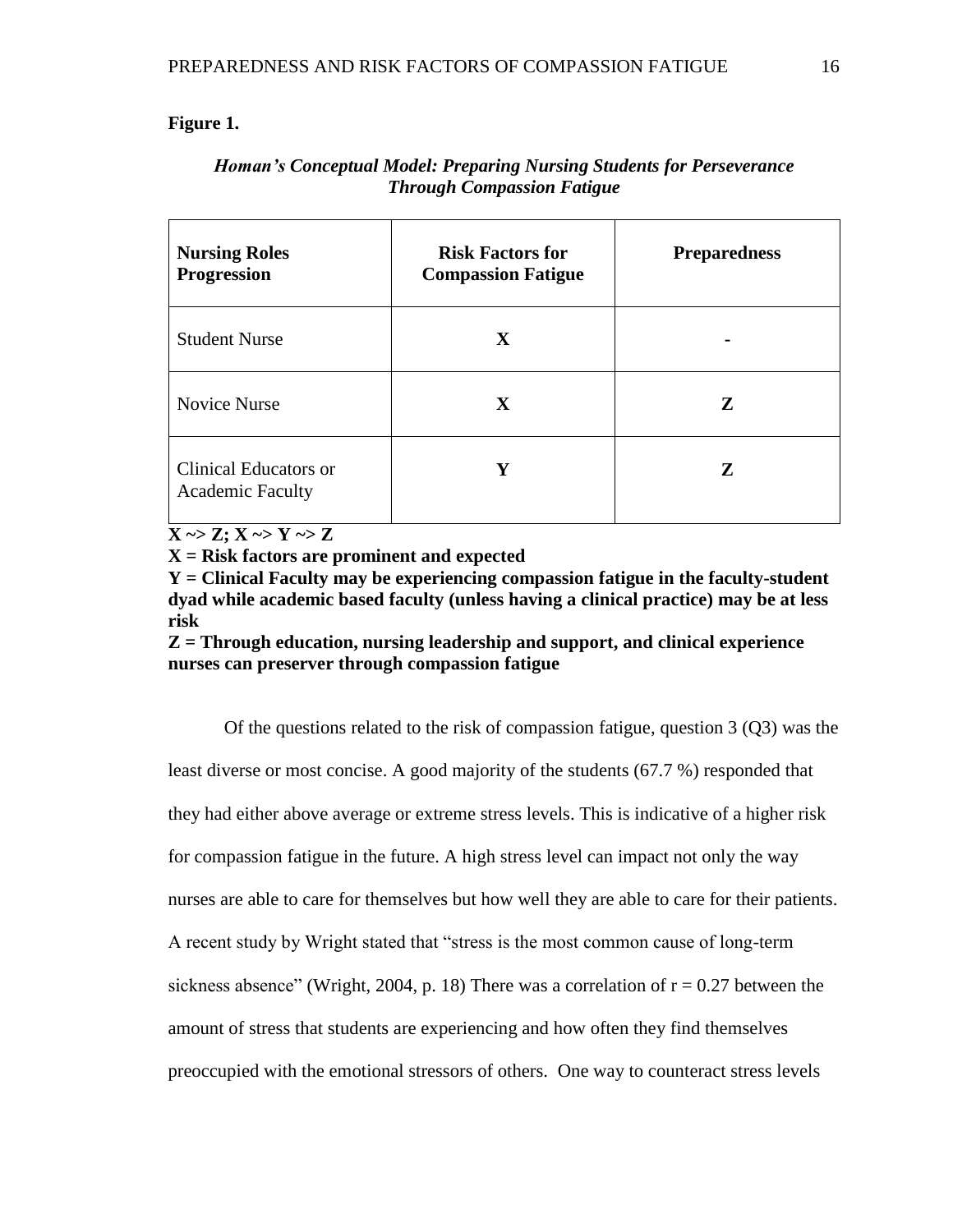are to have an effective coping mechanism, however only 24% of students felt that their coping mechanisms were good or excellent. This is another risk factor that is suggestive of the development of compassion fatigue in the future. This finding indicates that students may not be being taught about ways to cope with not only the stresses of nursing but the stresses of life as well.

The questions related to preparedness for compassion fatigue as whole indicate that students were undeniably unprepared to combat compassion fatigue. Of the 105 students 77 had never even heard of the term compassion fatigue. If they have never heard of the term compassion fatigue how can they possibly be prepared to avoid it or recognize when they experience it? The first step to avoiding compassion fatigue is understanding what it is, how it works and its risk factors. A recent study suggested that "a key to understanding the onset and experience of burnout and compassion fatigue among nurses is to continue to examine the transition from student to professional nurse and the cultural atmosphere of nursing education compared to the professional practice" (Michalec, Diefenbeck, & Mahoney, 2013, p. 1). Being prepared for any situation involving loss of quality of life in a patient is one way to prepare to avoid compassion fatigue. However only 9 students felt very prepared to deal with a difficult situation involving a patient and even less ( $n = 5$ ) felt very prepared to deal with the death of a patient. Another surefire way to avoid compassion fatigue is by taking time to wind down and reflect after a stressful situation. The act of debriefing is generally taught in the clinical setting while in nursing school. However a small percentage of students (3.8 %) stated that they constantly take time to reflect after a stressful situation. Lack of reflection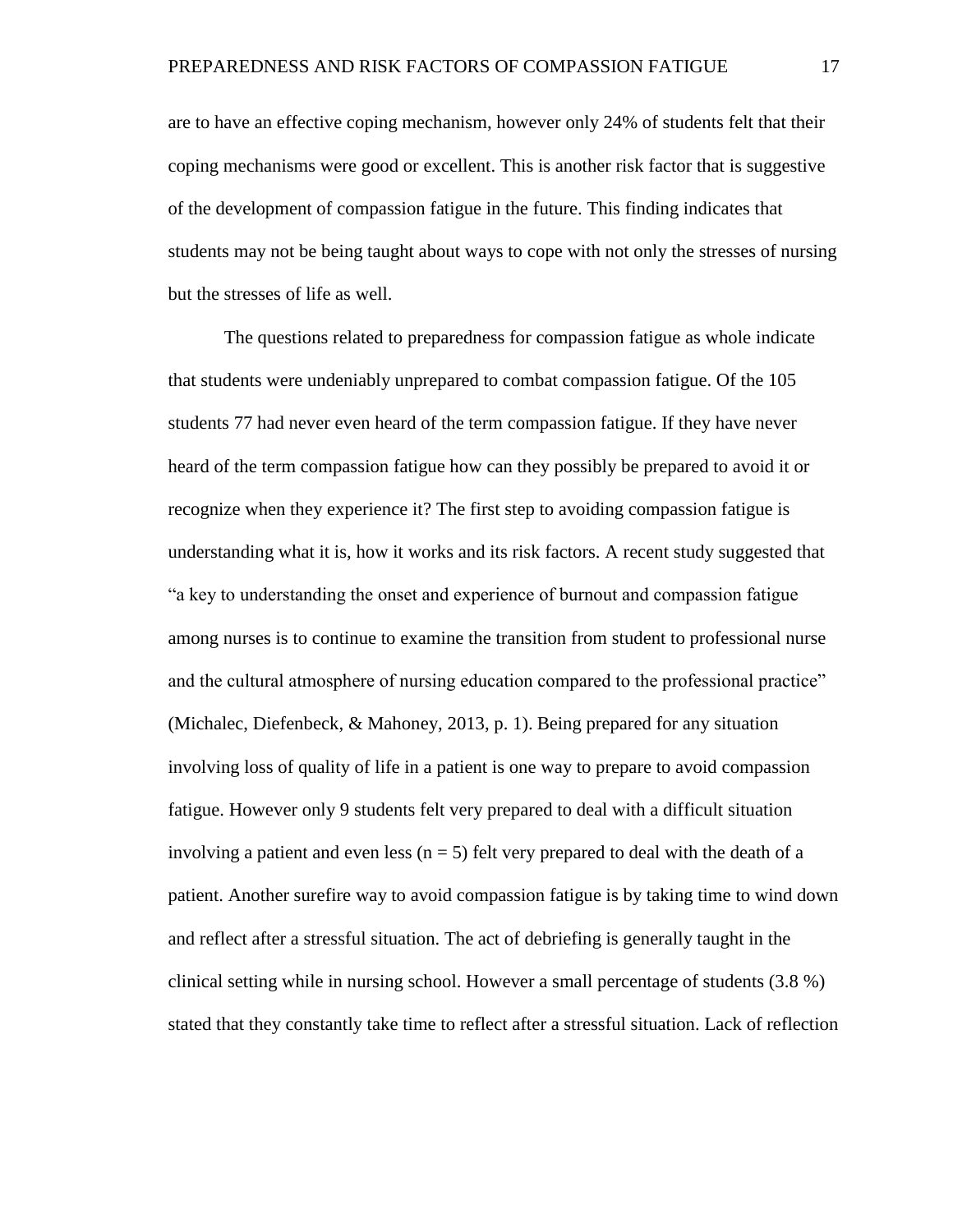and relaxation lead to an increased risk of compassion fatigue and even burnout if the problem is not addressed early on.

Surprisingly there was no strong correlation between any two questions. Most all of the correlations were on the weaker side being less than  $r = 0.3$ . Of the correlations it is interesting that as the year of study increased the awareness of the term compassion fatigue increased as well. This could possibly be suggestive of the use of the term compassion fatigue in a higher level nursing course. There was also an interesting correlation between how often students took time to wind down and how effective they think their current coping mechanisms for stress are. It could be possible that the students that take more time to reflect are expected to have stronger coping mechanisms in place to deal with stressors.

## *Limitations*

The research had several limitations. Ideally the number of participants should have been more evenly distributed across gender and year of study. As a whole the students in the Salem State University Nursing Program are predominately female. If the surveying process had lasted longer there may have been more diversity among the demographics of the students. The study would have also benefited from a larger question bank including questions related to previous experiences in the nursing field, amount of patient contact, and current emotional state. The analysis would have been better analyzed if a common scale was used for each question. For instance if each question was scaled from 0-4 rather than having a varied scale for each question.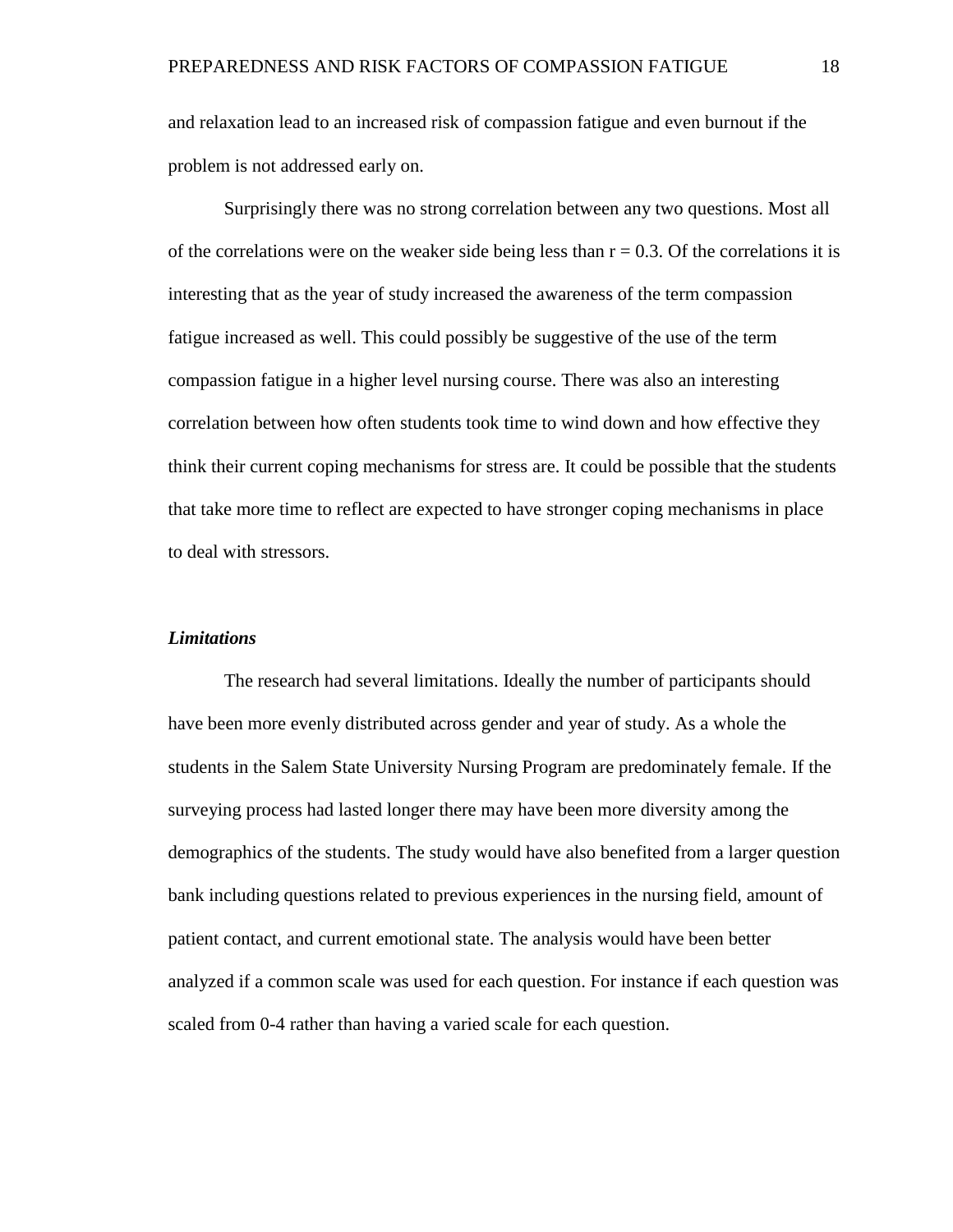# *Implications*

The results of this study suggest a number of implications for both faculty and students. Nursing education provided by faculty should provide information on both compassion fatigue and compassion satisfaction in order to empower students as they enter the nursing field as novice nurses. Courses on palliative care, hospice and trauma could greatly decrease the stress associated with the nature of the topics through repeat exposure in a controlled environment that allows for debriefing. Students entering the field of nursing should better understand the risk factors associated with the development of compassion fatigue including but not limited to increased stress and preoccupation with the stresses of others. Students should also be focusing more on wellness and stress reduction activities in order to decrease stress levels and combat compassion fatigue. Furthermore, nurse educators in the clinical setting should prepare novice nurses during orientation.

## *Conclusion*

In conclusion, the research clearly demonstrates that students are in need of further education regarding the risk of compassion fatigue and how to better prepare themselves. The undergraduate nursing student's reported having several risk factors already in place including high stress and ineffective coping. They also reported being unprepared to deal with challenging situations involving patients. As a whole undergraduate nursing students are not prepared to deal with compassion fatigue and its associated risks. Further studies could explore the extent of this issue in other nursing programs across the world. Greater depth of information regarding risk factors and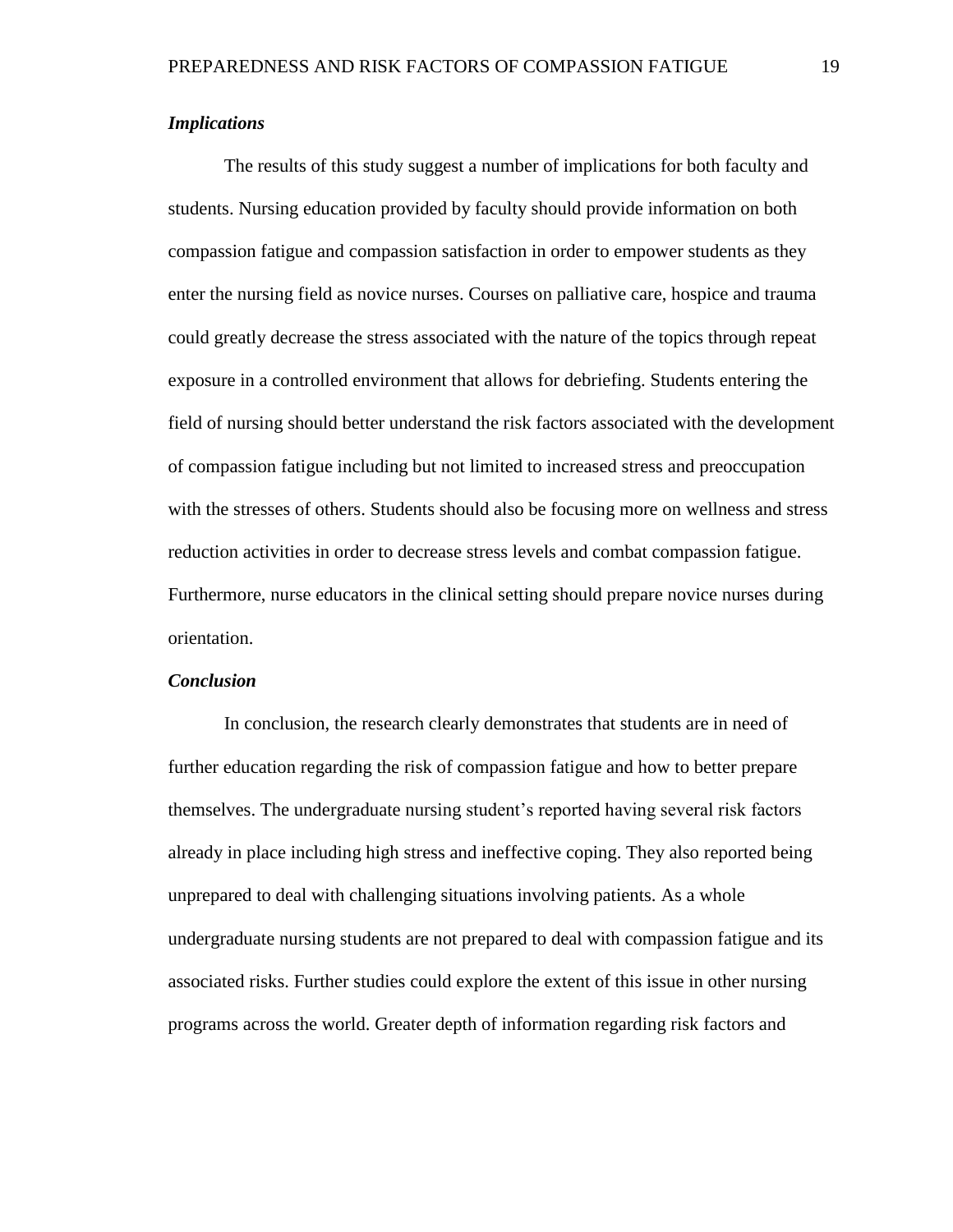preparedness may be obtained in the future through small focus groups or the use of the ProQOL Compassion Fatigue/Secondary Trauma scale on students or novice nurses.